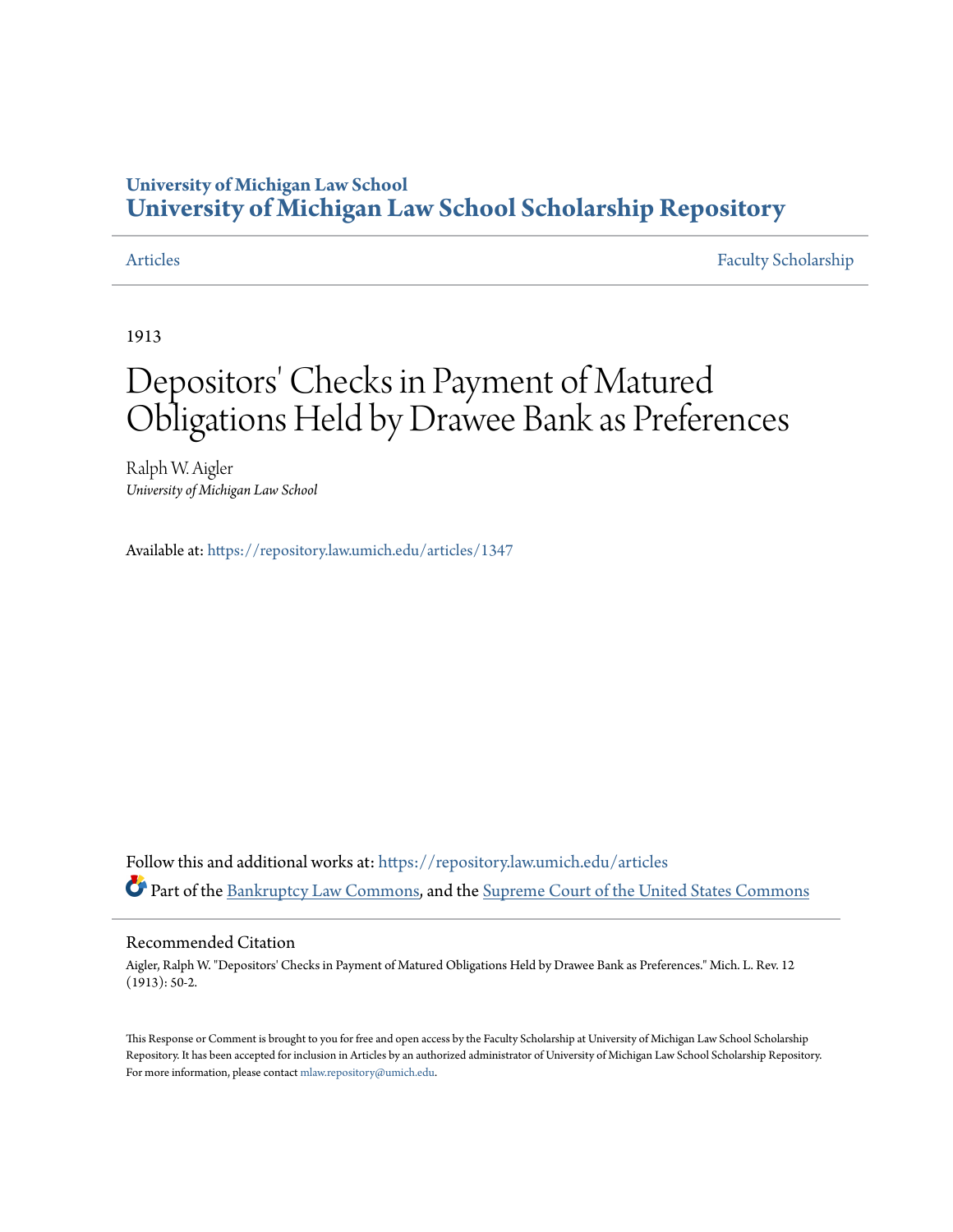# **MICHIGAN LAW REVIEW**

**PUBLISHED MONTHLY DURING TEE ACADEMIC** YEAR, **EXCLUSIVE OP** OCTOBER, BY **THE LAW FACULTY OF THE UNIVERSITY OF MICHIGAN**

**SUBSCRIPTION PRICE \$2.50 PER YEAR. 35 CENTS PER NUMBER**

vAzs HoLBRooK, Editor

**ADVISORY** BOARD.

**HENRY M.** BATZS

**VICTOR** H. LANE HORAcE **L.** WILGUS

*Editor ial Assistants, appointed by the Faculty from the Class of* 1914:

**ALBERT** V. **BAUMANN JR.,** of **Ohio.** ROBERT **JAMES CURRY, of New** York. **F1 RED** H. **DYE, of South Dakota.** STANLEY E. GIFFORD, of Michigan. **GROVER C. GRISMORE, of** Ohio. **LOUIS** P. HALLER, of Nebraska. **CLAIR** B. **HUGHES, of** Ohio. **LYMAN S. HULBERT,** of **Michigan. JOHN S. KELLEY** JR., of **Kentucky.**

**GEORGE** B. **KENNEDY, of Connecticut.** LOUIS R. LACKEY, of Pennsylvania. HARIY **J. LIPPINCOTT, of Michigan. DONALD** V. **MELHORN, of** Ohio. **HAROLD** J. **PLUNKETT, of New York. HUBERT** V. **SPIKE,** of **Minnesota. WILLIAM** F. **SPIKES of Arkansas. STUART S.** WALL, of **Michigan. CHARLES WEINTRAUB, of Ohio.**

#### NOTE AND COMMENT.

**DEPOSITORS' CHECKS** IN PAYAENT **OF** MATURED OBLIGATIONS **HaL** BY DRAWEE BANK AS PREFERENCES.-Since the case of *New York County Bank I*. *Massey, i92* U. S. 138, there has been no doubt as to the right of a debtor of a bankrupt's estate to exercise the right of set-off as preserved **by** § 68a of the Bankruptcy Act. In that case it was laid down dearly that such right **of** set-off may be exercised despite the provisions of  $\S$  60a, which covers the matter of preferences. The question very frequently arises when bankers apply deposit balances upon matured obligations of customers. **If** such

HeinOnline -- 12 Mich. L. Rev. 50 1913-1914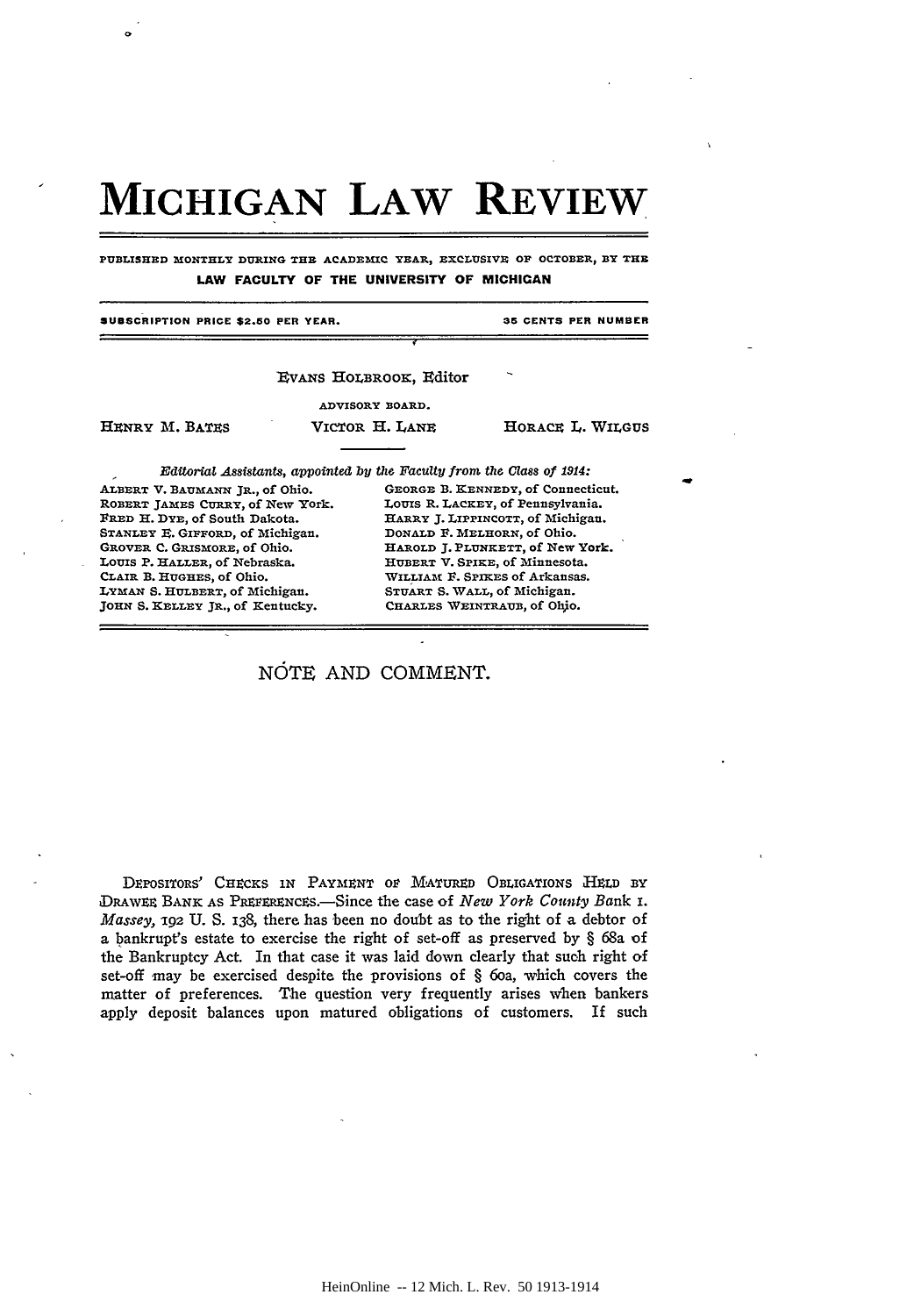application is made within four months of the time when the customer goes into bankruptcy, the contention that a preference has resulted is almost inevitable. The *Massey* case decided that under such circumstances there was not a voidable preference. There the deposits were made in the ordinary course of business, and the court carefully guards against expressing an opinion as to what the result would be in case of fraud or collusion between the depositor and bank.

In *Studley v. Boylston National Bank,* 33 Sup. Ct. 8o6, decided June **9, 1913,** the Supreme Court had under consideration the same general question under facts somewhat different. In that case notes had been paid, within the four months' period, by the depositor **by** his own checks drawn upon his account with the payee bank. It 'was contended that the drawing of the checks made the case one of "payment" instead of set-off. But the court held that the transaction in essence was the same whether the matured notes were charged to the account or "paid" by means of checks signed by the depositorborrower. The opinion is so worded as not to include within the doctrine of the case those cases where deposits are made by the borrower not in the ordinary course of business, but for the purpose of effecting a preference. Where it is shown that the deposits were made for the purpose of creating a fund so that the bank might exercise the right of set-off it seems clear from the cases referred to that the transaction would be declared a preference, and therefore voidable within § 6o. Such seems to have been the situation, in the view of the court, in *Re Starkweather & Albert, 206* Fed. 797, decided by one of the District Courts, April **25,** 1913, and reported Oct, 9, I9r3.

In the last mentioned case the bankrupts had on deposit, on the day their note matured, just a little more than sufficient to cover the amount due thereon, but there were then outstanding unpresented checks, to pay 'which there would not have been sufficient funds in the deposit account if the note were charged off. It was therefore agreed between the bank and depositor that the latter's check on the account should be given to cover the said note, post-dated four days in order that the outstanding checks might be paid when presented and other funds brought in to make up the shortage in the account caused by honoring said checks. At the expiration of the four days the note was retired and the check charged to the account. On application by the trustee to set aside the transaction as a voidable preference the court held, at least so far as the deposit was made for purpose of taking care of the postdated check. and not for general purposes, it was tantamount to a payment direct to the bank. and was voidable as a preference. The court, however, went further and declared that the entire transaction, so far as it affected the payment of the note, was preferential and voidable. The court said that "the bank did not stand upon its right of set-off. It simply threatened to exercise that right. The matter terminated, however, on the basis of voluntary payments by Starkweather & Albert, in giving checks which were received by the bank as payments. While the distinction seems narrow between a payment resulting from the exercise of the right of set-off and a payment by check given in the presence of the power by the bank to exercise this right of setoff and application, yet the legal distinction exists, in that in the one instance